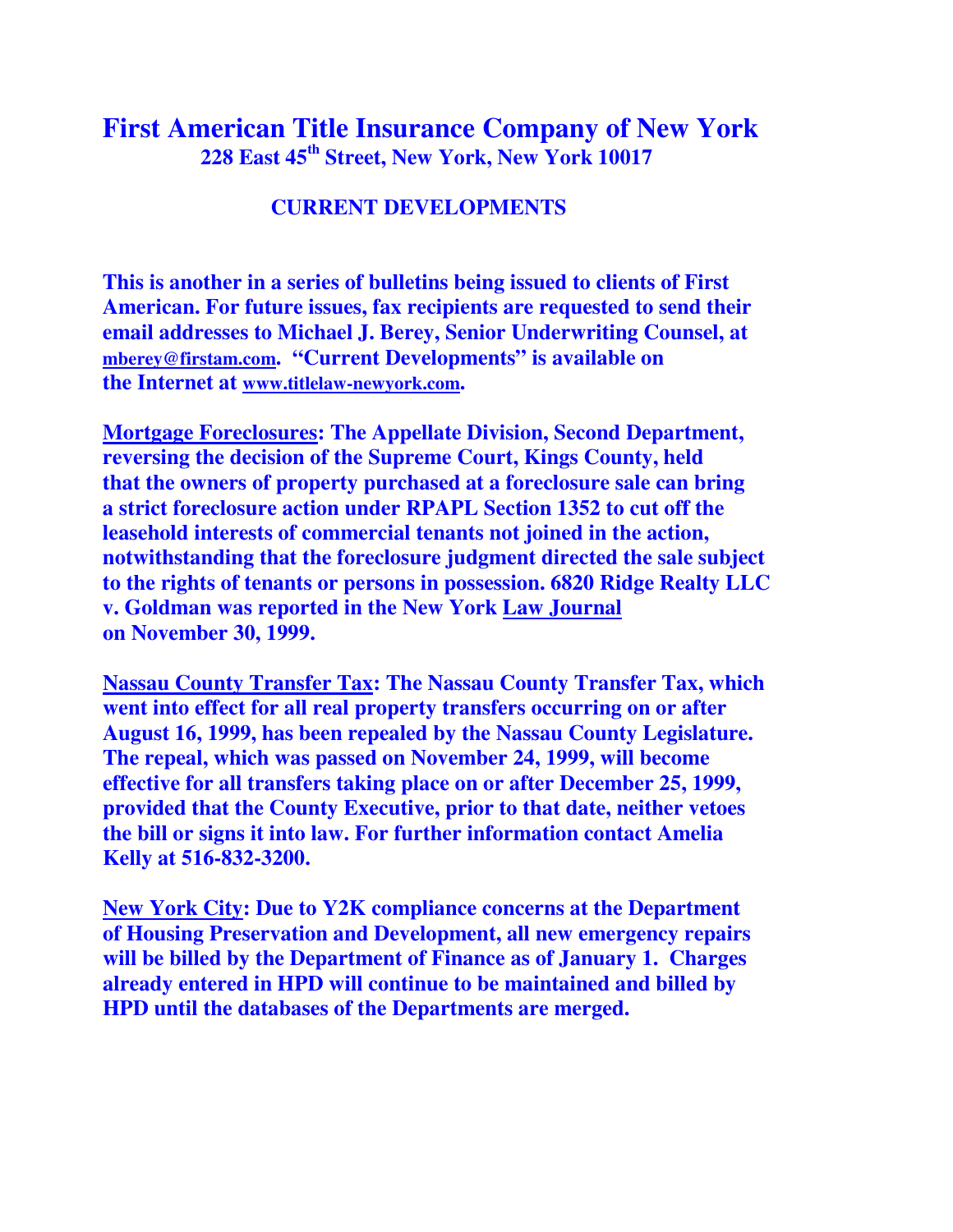**The Department of Finance will also in 2000 begin billing property owners for sewer connection charges not billed by the Department of Design and Construction. These charges may be for work done a number of years ago and, absent acceptance by the City of an "innocent owner" defense, these charges could impact owners not in title when the work was done. This is expected to particularly impact property owners in Queens and Staten Island. For further information contact Michael Alfieri at 212-922-9700.** 

**Title Policy Endorsements : New title policy endorsements filed by the Title Insurance Rate Service Association, Inc. ("TIRSA") on behalf of its members have been approved by the New York State Insurance Department. First, a new Access Endorsement for loan policies only is now available. The filed policy forms insure against loss or damage sustained or incurred by reason of a "lack of a right of access to and from the land". The new endorsement expands on that coverage for a lender by insuring against loss sustained by the Insured if the land does not abut on a physically open public street. The name of the street is to be entered in the endorsement.** 

**The existing TIRSA Contract Vendee endorsement, with minor, nonsubstantive modifications, has been amended and is now the TIRSA Residential Contract Vendee Endorsement. This endorsement affords title insurance to an insured executing a contract to purchase a one-tofour family residence or an individual residential condominium or cooperative unit.** 

**TIRSA Commercial Contract Vendee and Option endorsements are new endorsements. The Commercial Contract Vendee and Option endorsements insure against loss or damage incurred by an insured vendee or optionee if its interest is held to be unenforceable for reasons other than the Insured's failure to fulfill the terms of the contract or option. The endorsements also insure against loss or damage if either a bankruptcy trustee or the Contract Vendor/Optionor (or its successor record title holder) as a debtor in possession refuses to convey the interest agreed to be transferred and the Insured is in possession of the**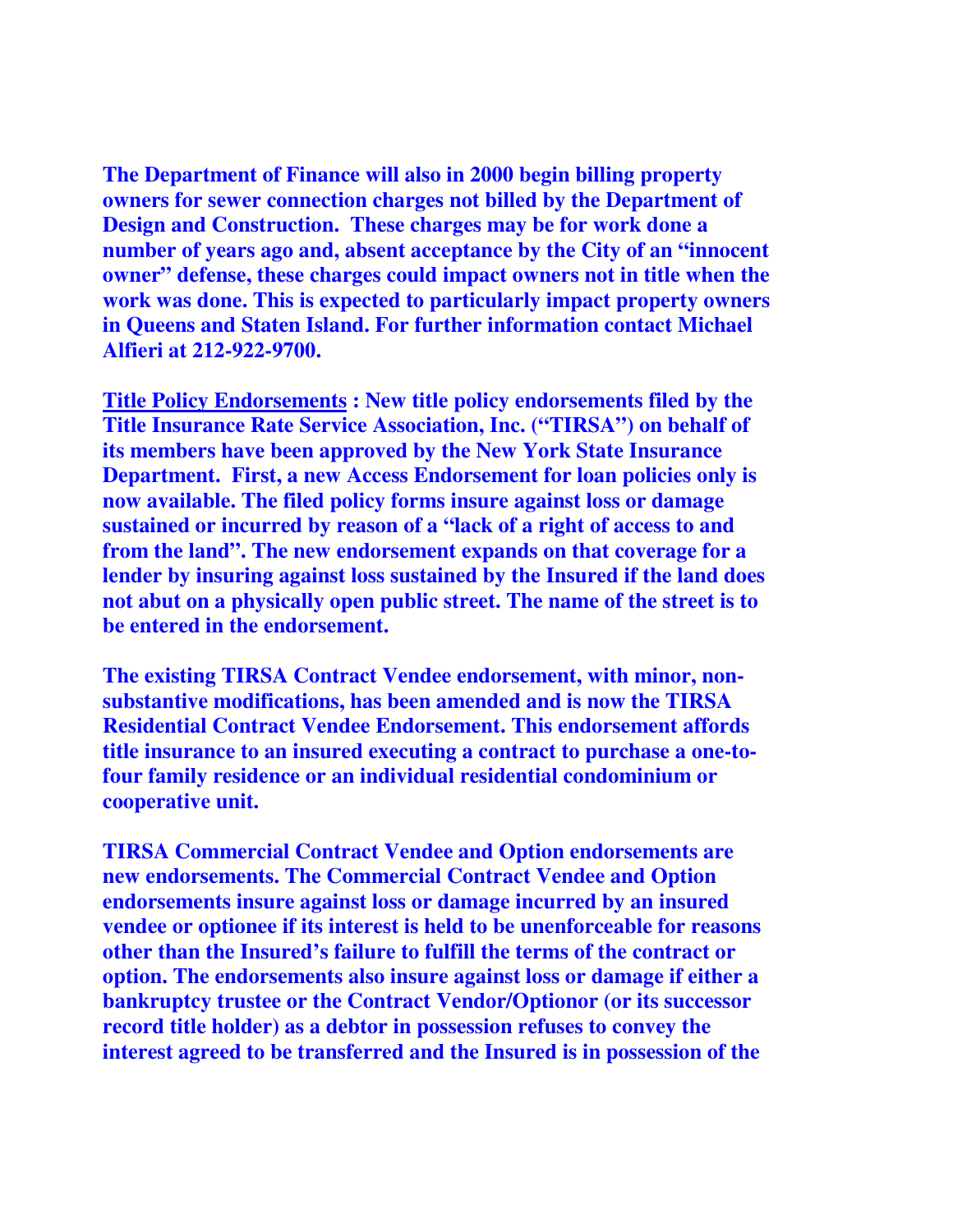**Land. Coverage is also afforded against the inability of the insured to take title free of adverse interests not excepted in the Policy, as endorsed. The Vendee and Option endorsements list a number of excepted title matters.** 

**The coverage of these two endorsements is similar. However, a specific, separate amount of insurance must be set forth within the Option Endorsement. In addition, the Option endorsement does not except liens and encumbrances arising subsequent to exercise of the option. Further, the endorsements reference different subdivisions of Real Property Law Section 294, which Section sets forth procedures that must be followed to maintain the effectiveness as notice of the recorded contract or option, or memorandum thereof.** 

**As in the case with the TIRSA Residential Contract Vendee Endorsement, an Owner's policy with either of these two endorsements can be issued in an amount which is not less than the down payment specified in the contract to an amount not exceeding the contract price and the cost of contemplated improvements and other development and construction costs, as elected by the insured.** 

**The liability of a title company under these two endorsements is not to exceed the least of (i) the Amount of Insurance stated in Schedule A for a Vendee Endorsement/the amount specified in the Option endorsement or (ii) the sum of (A) the excess of the fair market value of the land (less the actual cost of the buildings and improvements on the Land made by the Insured and** *related costs***) when the purchase price is payable above the price at which the Insured could have acquired the Land under the contract or option, (B) the unreimbursed portion of the consideration paid by the Insured, (C) the actual cost of construction incurred by the insured under the contract or option, and (D) costs directly** *related* **to the acquisition of the Land and the construction of the buildings and improvements on the Land.** 

*Related costs* **include, but are limited to, reasonable legal fees and other expenses incurred in obtaining building and occupancy permits, architectural, engineering and construction management fees, environmental testing and review, landscaping, and interest on loans for construction of the buildings and improvements.**